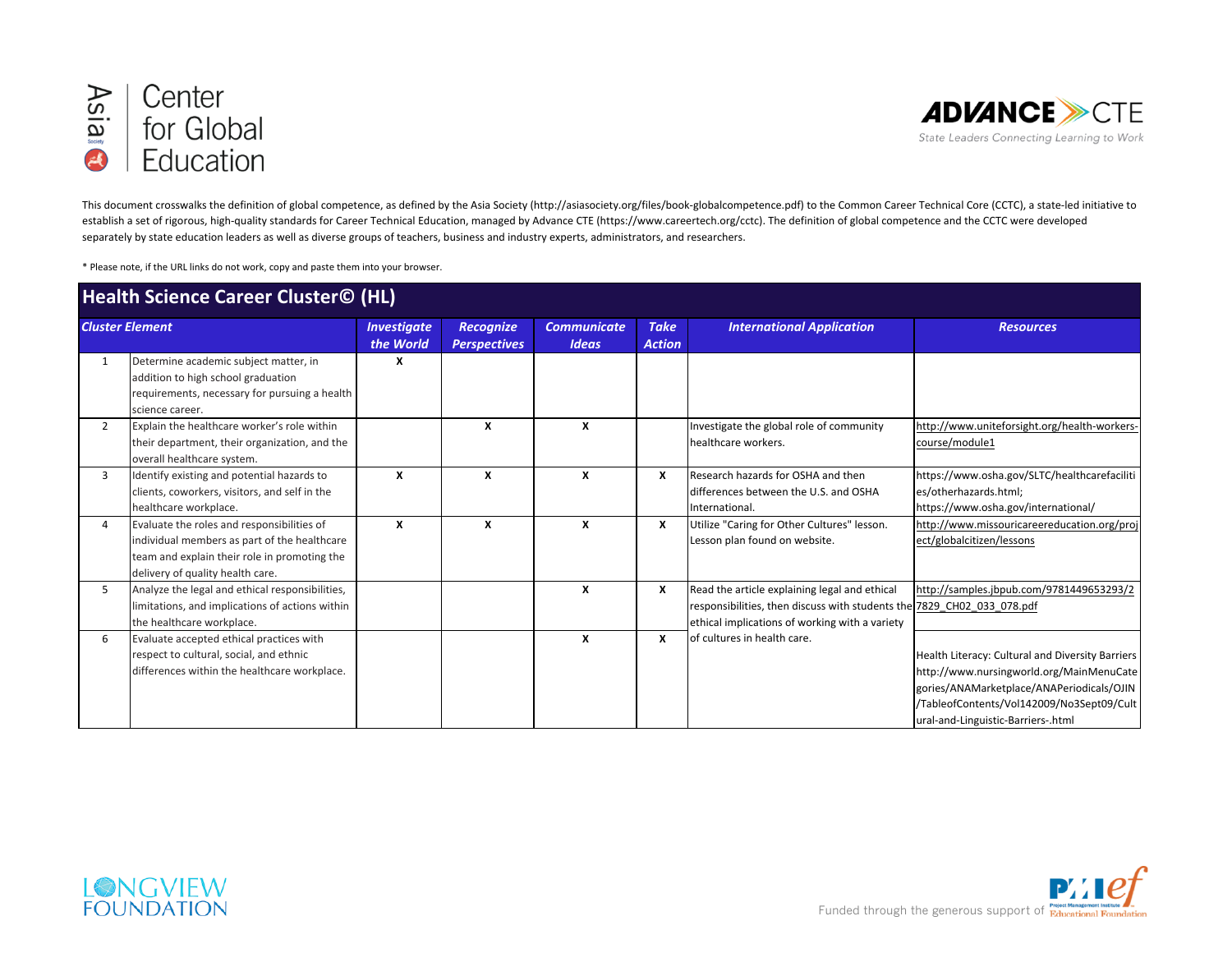



| Biotechnology Research & Development Career Pathway (HL-BRD) |                                                                                                                                                                                                                                                                 |                                 |                                         |                                    |                              |                                                                                                                                                                                                                                                                                                                                                        |                                                    |
|--------------------------------------------------------------|-----------------------------------------------------------------------------------------------------------------------------------------------------------------------------------------------------------------------------------------------------------------|---------------------------------|-----------------------------------------|------------------------------------|------------------------------|--------------------------------------------------------------------------------------------------------------------------------------------------------------------------------------------------------------------------------------------------------------------------------------------------------------------------------------------------------|----------------------------------------------------|
| <b>Cluster Element</b>                                       |                                                                                                                                                                                                                                                                 | <b>Investigate</b><br>the World | <b>Recognize</b><br><b>Perspectives</b> | <b>Communicate</b><br><b>Ideas</b> | <b>Take</b><br><b>Action</b> | <b>International Application</b>                                                                                                                                                                                                                                                                                                                       | <b>Resources</b>                                   |
| 1                                                            | Summarize the goals of biotechnology<br>research and development within legal and<br>ethical protocols.                                                                                                                                                         | X                               | x                                       | X                                  |                              | Using the website, select a topic of interest<br>and utilize the lesson plan, video, case study,<br>etc., to explore the goals of biotechnology<br>research and development. Add a global<br>perspective to any of these lessons by<br>engaging students in a discussion or writing on<br>how they believe the lesson impacts the<br>global community. | http://www.ncbiotech.org/educational-<br>resources |
| $\overline{2}$                                               | Apply the fundamentals of biochemistry, cell<br>biology, genetics, mathematical concepts,<br>microbiology, molecular biology, organic<br>chemistry, and statistics to conduct effective<br>biotechnology research and development of<br>products.               |                                 |                                         |                                    |                              |                                                                                                                                                                                                                                                                                                                                                        |                                                    |
| $\overline{3}$                                               | Demonstrate basic knowledge of recombinant<br>DNA, genetic engineering, bioprocessing,<br>monoclonal antibody production,<br>nanotechnology, bioinformatics, genomics,<br>proteomics, and transcriptomics to conduct<br>biotechnology research and development. |                                 |                                         |                                    |                              |                                                                                                                                                                                                                                                                                                                                                        |                                                    |
| 4                                                            | Demonstrate the principles of solution<br>preparation, sterile techniques, contamination<br>control, and measurement and calibration of<br>instruments used in biotechnology research.                                                                          |                                 |                                         |                                    |                              |                                                                                                                                                                                                                                                                                                                                                        |                                                    |
| 5                                                            | Determine processes for product design and<br>production and how that work contributes to<br>an understanding of the biotechnology<br>product development process.                                                                                              |                                 |                                         |                                    |                              |                                                                                                                                                                                                                                                                                                                                                        |                                                    |
| 6                                                            | Summarize and explain the larger ethical,<br>moral, and legal issues related to<br>biotechnology research, product development<br>and use in society.                                                                                                           |                                 | X                                       | X                                  |                              | Utilize the DNA Controversy lesson to engage<br>students. Following the lesson, ask students<br>how this controversy impacts not just<br>Americans, but people around the world.                                                                                                                                                                       | http://www.dnai.org/teacherguide/guide.htm         |



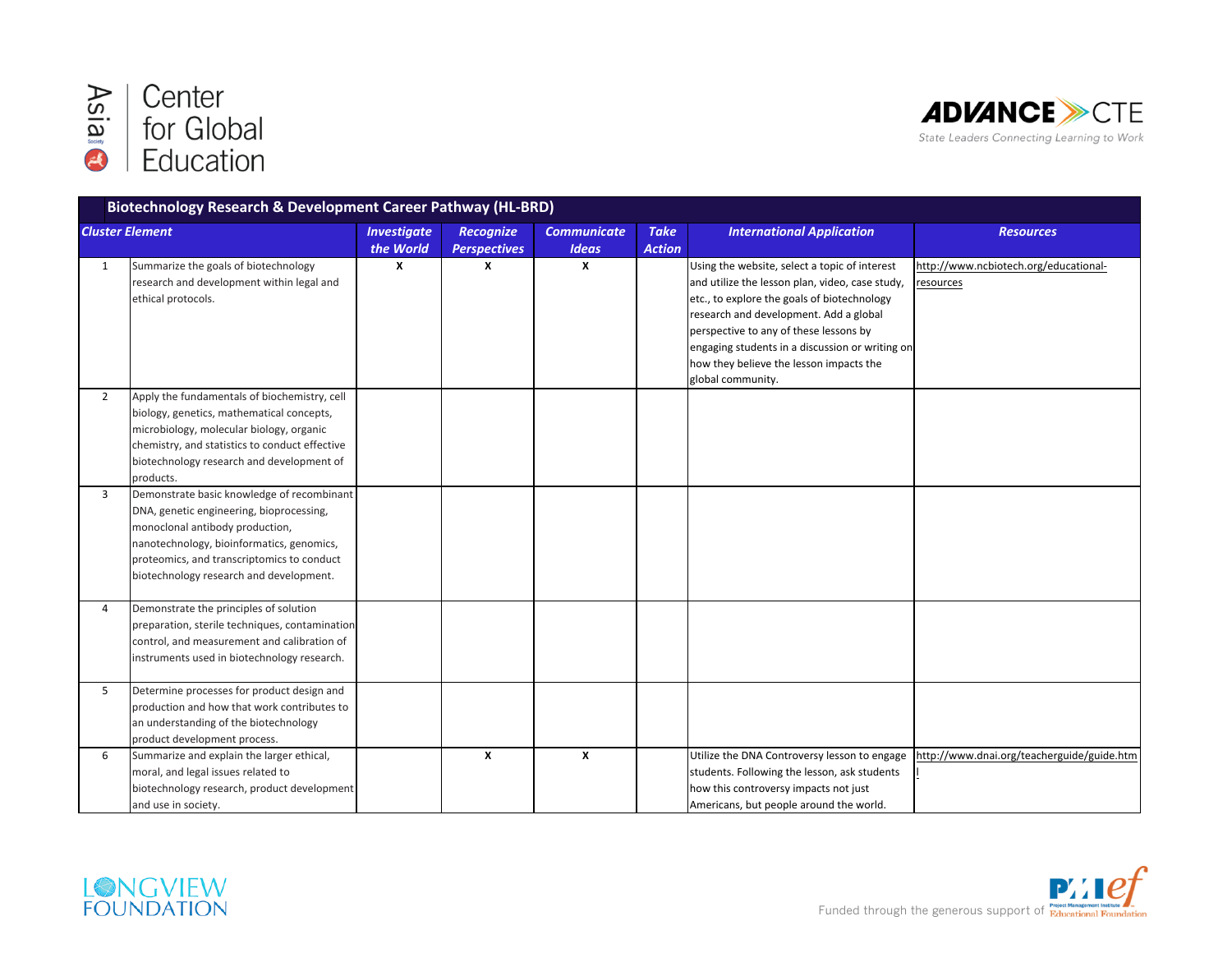



|                        | <b>Diagnostic Services Career Pathway (HL-DIA)</b>                                                                                                                                        |                                 |                                         |                                    |                              |                                                                              |                                                                                                        |
|------------------------|-------------------------------------------------------------------------------------------------------------------------------------------------------------------------------------------|---------------------------------|-----------------------------------------|------------------------------------|------------------------------|------------------------------------------------------------------------------|--------------------------------------------------------------------------------------------------------|
| <b>Cluster Element</b> |                                                                                                                                                                                           | <b>Investigate</b><br>the World | <b>Recognize</b><br><b>Perspectives</b> | <b>Communicate</b><br><b>Ideas</b> | <b>Take</b><br><b>Action</b> | <b>International Application</b>                                             | <b>Resources</b>                                                                                       |
| 1                      | Communicate key diagnostic information to<br>healthcare workers and patients in an<br>accurate and timely manner.                                                                         |                                 | x                                       | x                                  |                              | dealing with diverse clients?                                                | What are some of the key skills needed when http://www.providesupport.com/blog/custom<br>er-diversity/ |
| $\overline{2}$         | Assess and report patient's/client's health<br>status in order to monitor and document<br>patient progress.                                                                               |                                 |                                         |                                    |                              |                                                                              |                                                                                                        |
| 3                      | Demonstrate the principles of body mechanics<br>for positioning, transferring, and transporting<br>of patients/clients, and perform them without<br>injury to the patient/client or self. |                                 | X                                       |                                    |                              |                                                                              |                                                                                                        |
| 4                      | Explain procedures and goals to the<br>patient/client accurately and effectively, using<br>strategies to respond to questions and<br>concerns.                                            |                                 | X                                       | X                                  |                              | What are some of the key skills needed when<br>dealing with diverse clients? | http://www.providesupport.com/blog/custom<br>er-diversity/                                             |
| 5                      | Select, demonstrate, and interpret diagnostic<br>procedures.                                                                                                                              |                                 |                                         |                                    |                              |                                                                              |                                                                                                        |
|                        | <b>Health Informatics Career Pathway (HL-HI)</b>                                                                                                                                          |                                 |                                         |                                    |                              |                                                                              |                                                                                                        |
|                        | <b>Cluster Element</b>                                                                                                                                                                    | <b>Investigate</b><br>the World | Recognize<br><b>Perspectives</b>        | <b>Communicate</b><br><b>Ideas</b> | <b>Take</b><br><b>Action</b> | <b>International Application</b>                                             | <b>Resources</b>                                                                                       |
| $\mathbf{1}$           | Communicate health information accurately<br>and within legal and regulatory guidelines,<br>upholding the strictest standards of<br>confidentiality.                                      |                                 |                                         | X                                  |                              | What are some of the key skills needed when<br>dealing with diverse clients? | http://www.providesupport.com/blog/custom<br>er-diversity/                                             |
| $\overline{2}$         | Describe the content and diverse uses of<br>health information.                                                                                                                           |                                 |                                         | $\mathbf{x}$                       |                              |                                                                              |                                                                                                        |
| 3                      | Demonstrate the use of systems used to<br>capture, retrieve, and maintain confidential<br>health information from internal and external<br>sources.                                       |                                 |                                         |                                    |                              |                                                                              |                                                                                                        |